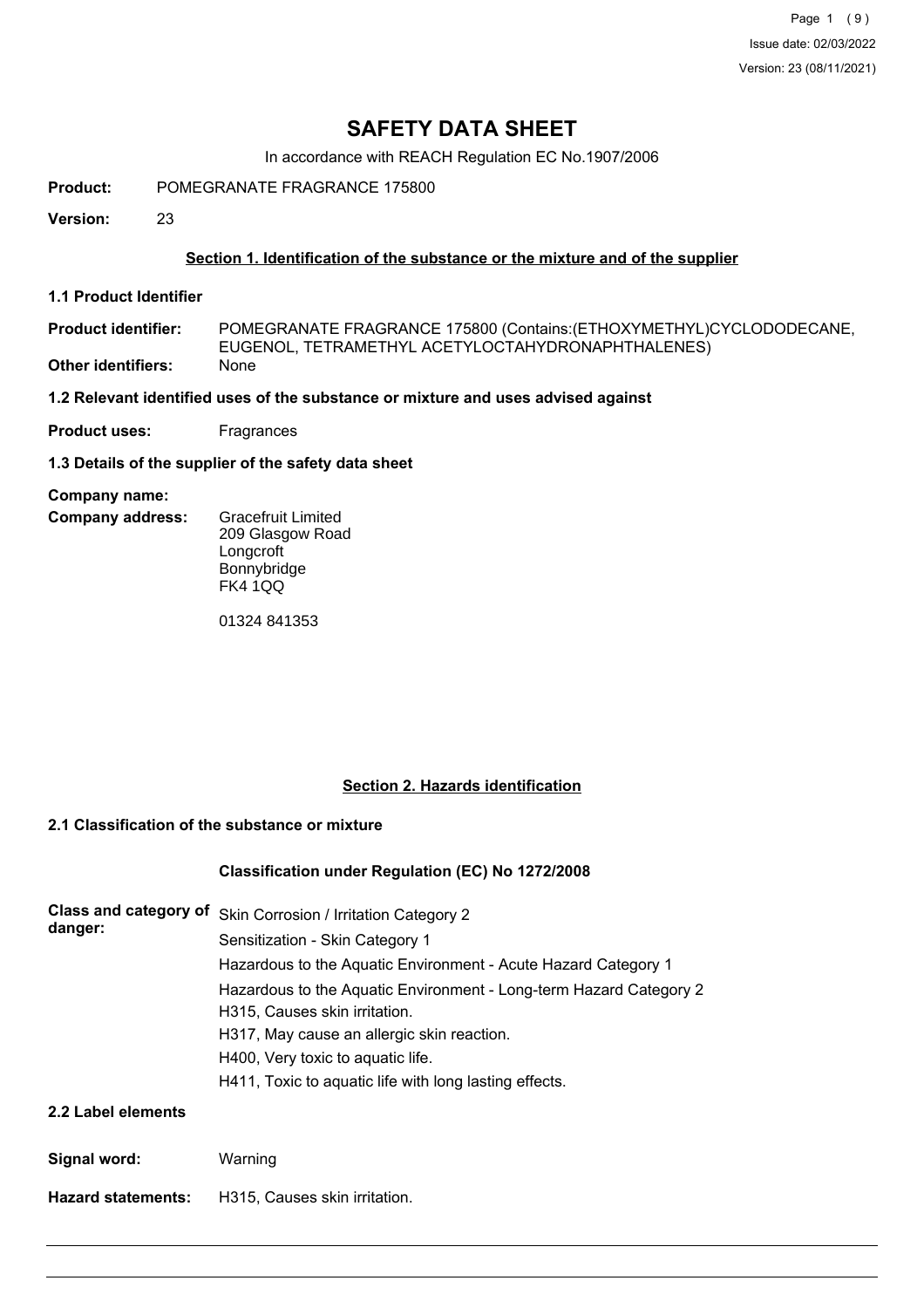Page 2 (9) Issue date: 02/03/2022 Version: 23 (08/11/2021)

# **SAFETY DATA SHEET**

In accordance with REACH Regulation EC No.1907/2006

| <b>Product:</b>                     | POMEGRANATE FRAGRANCE 175800                                                                                                                                                                                                                                                                                                                                                                                                                                                                                                                                                                                                                             |  |  |
|-------------------------------------|----------------------------------------------------------------------------------------------------------------------------------------------------------------------------------------------------------------------------------------------------------------------------------------------------------------------------------------------------------------------------------------------------------------------------------------------------------------------------------------------------------------------------------------------------------------------------------------------------------------------------------------------------------|--|--|
| Version:                            | 23                                                                                                                                                                                                                                                                                                                                                                                                                                                                                                                                                                                                                                                       |  |  |
|                                     | H317, May cause an allergic skin reaction.<br>H400, Very toxic to aquatic life.<br>H411, Toxic to aquatic life with long lasting effects.                                                                                                                                                                                                                                                                                                                                                                                                                                                                                                                |  |  |
| Supplemental<br>Information:        | EUH208, Contains (1S,2R,5S,7R,8R)-8-METHOXY-2,6,6,8-TETRAMETHYLTRICYCLO[5.3.1.0<br>^{1,5}]UNDECANE, 3-(2H-1,3-BENZODIOXOL-5-YL)-2-METHYLPROPANAL, LIMONENE,<br>TRANS-ROSE KETONE-2. May produce an allergic reaction.                                                                                                                                                                                                                                                                                                                                                                                                                                    |  |  |
| <b>Precautionary</b><br>statements: | P261, Avoid breathing vapour or dust.<br>P264, Wash hands and other contacted skin thoroughly after handling.<br>P272, Contaminated work clothing should not be allowed out of the workplace.<br>P273, Avoid release to the environment.<br>P280, Wear protective gloves/eye protection/face protection.<br>P302/352, IF ON SKIN: Wash with plenty of soap and water.<br>P333/313, If skin irritation or rash occurs: Get medical advice/attention.<br>P362, Take off contaminated clothing and wash before reuse.<br>P391, Collect spillage.<br>P501, Dispose of contents/container to approved disposal site, in accordance with local<br>regulations. |  |  |
| Pictograms:                         |                                                                                                                                                                                                                                                                                                                                                                                                                                                                                                                                                                                                                                                          |  |  |
| <b>Other hazards:</b>               | Hydrocarbon Concentration %:<br>1.745%                                                                                                                                                                                                                                                                                                                                                                                                                                                                                                                                                                                                                   |  |  |

### **Section 3. Composition / information on ingredients**

#### **3.2 Mixtures**

#### **Contains:**

| <b>Name</b>                                                                                   | <b>CAS</b>                | <b>EC</b>                                           | <b>REACH Registration</b><br>No. | $\frac{0}{0}$ | <b>Classification for</b><br>(CLP) 1272/2008 |
|-----------------------------------------------------------------------------------------------|---------------------------|-----------------------------------------------------|----------------------------------|---------------|----------------------------------------------|
| <b>IBENZYL BENZOATE</b>                                                                       | 120-51-4                  | 204-402-9                                           |                                  | 50-100%       | IATO 4-EH A1-EH C2:<br>H302-H400-H411.-      |
| <b>ITETRAMETHYL</b><br>IACETYLOCTAHYDRON 68155-66-8.<br><b>IAPHTHALENES</b>                   | 54464-57-2.<br>68155-67-9 | 259-174-3.<br>268-978-3.<br>268-979-9.<br>915-730-3 | 01-2119489989-04-xxxx            | 10-<20%       | ISCI 2-SS 1B-EH C1:<br>H315-H317-H410.-      |
| 1,3,4,6,7,8<br><b>IHEXAHYDRO-</b><br>4.6.6.7.8.8-<br><b>IHEXAMETHYLINDENO</b><br>IS.6-CIPYRAN | 1222-05-5                 | 214-946-9                                           | 01-2119488227-29-xxxx            | $1 - 5%$      | EH A1-EH C1:H410.-                           |
| (ETHOXYMETHYL)<br><b>ICYCLODODECANE</b>                                                       | 58567-11-6                | 261-332-1                                           | 01-2119971571-34                 | $1 - 5%$      | SCI 2-SS 1B-EH C2;<br>H315-H317-H411.-       |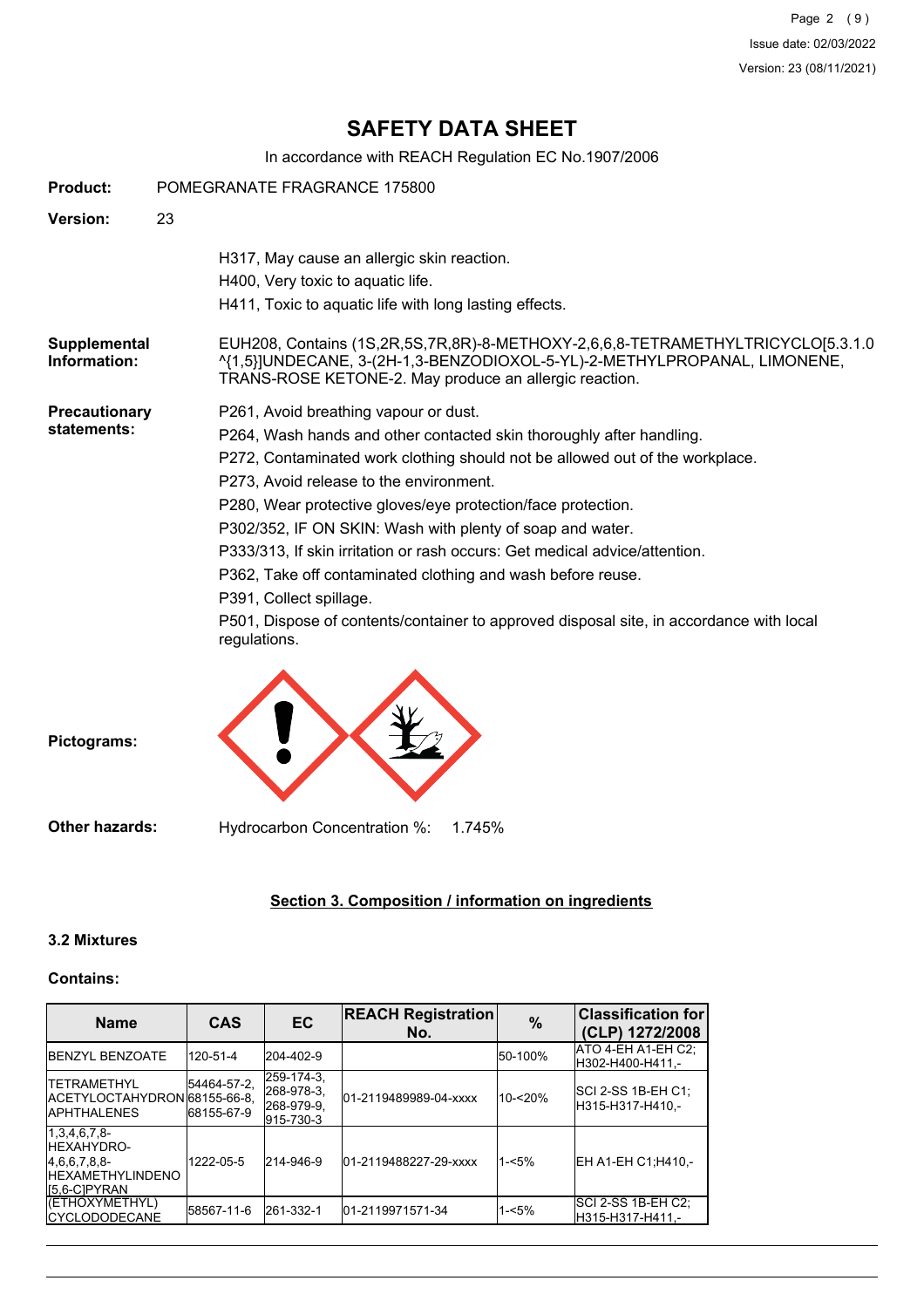Page 3 (9) Issue date: 02/03/2022 Version: 23 (08/11/2021)

# **SAFETY DATA SHEET**

In accordance with REACH Regulation EC No.1907/2006

## **Product:** POMEGRANATE FRAGRANCE 175800

#### **Version:** 23

| <b>IEUGENOL</b>                                                                                                                     | 97-53-0    | 202-589-1 |                       | $1 - 5%$    | EDI 2-SS 1B:H317-<br>IH319.-                                                  |
|-------------------------------------------------------------------------------------------------------------------------------------|------------|-----------|-----------------------|-------------|-------------------------------------------------------------------------------|
| $2-T$ -<br><b>IBUTYLCYCLOHEXYLO 139504-68-0 412-300-2</b><br><b>IXYBUTANOL</b>                                                      |            |           |                       | $1 - 5%$    | EDI 2-EH C2:H319-<br>H411.-                                                   |
| $(1S, 2R, 5S, 7R, 8R) - 8 -$<br><b>IMETHOXY-2.6.6.8-</b><br><b>ITETRAMETHYLTRICY</b><br>$ CLO[5.3.1.0^{4}1,5] $<br><b>IUNDECANE</b> | 67874-81-1 | 267-510-5 |                       | $0.1 - 1\%$ | ISS 1B-EH A1-EH C1:<br>lH317-H410.-                                           |
| <b>ILIMONENE</b>                                                                                                                    | 5989-27-5  | 227-813-5 |                       | $0.1 - 1\%$ | FL 3-SCI 2-SS 1B-AH<br>1-EH A1-EH C3:H226-<br>lH304-H315-H317-<br>H400-H412.- |
| <b>ITRANS-ROSE</b><br><b>IKETONE-2</b>                                                                                              | 23726-91-2 | 245-842-1 |                       | $0.1 - 1%$  | SCI 2-SS 1B-EH C2:<br>H315-H317-H411.-                                        |
| $3-(2H-1,3-$<br>BENZODIOXOL-5-YL)<br><b>I</b> -2-METHYLPROPANAL                                                                     | 1205-17-0  | 214-881-6 | 01-2120740119-58-xxxx | $0.1 - 1\%$ | ISS 1B-REP 2-EH C2:<br>lH317-H361-H411.-                                      |
| <b>IALPHA-CEDRENE</b>                                                                                                               | 469-61-4   | 207-418-4 |                       | < 0.1%      | IAH 1-EH A1-EH C1:<br>lH304-H410.-                                            |

#### **Substances with Community workplace exposure limits:**

| Name              | CAS     | EC        | $\mathbf{a}$<br>70 |
|-------------------|---------|-----------|--------------------|
| DIETHYL PHTHALATE | 84-66-2 | 201-550-6 | 1-<5%              |

**Substances that are persistent, bioaccumulative and toxic or very persistent and very bioaccumulative, greater than 0.1%:**

Not Applicable

#### **Section 4. First-aid measures**

#### **4.1 Description of first aid measures**

IF ON SKIN: Wash with plenty of soap and water.

#### **4.2 Most important symptoms and effects, both acute and delayed**

Causes skin irritation.

May cause an allergic skin reaction.

#### **4.3 Indication of any immediate medical attention and special treatment needed**

None expected, see Section 4.1 for further information.

#### **SECTION 5: Firefighting measures**

#### **5.1 Extinguishing media**

Suitable media: Carbon dioxide, Dry chemical, Foam.

#### **5.2 Special hazards arising from the substance or mixture**

In case of fire, may be liberated: Carbon monoxide, Unidentified organic compounds.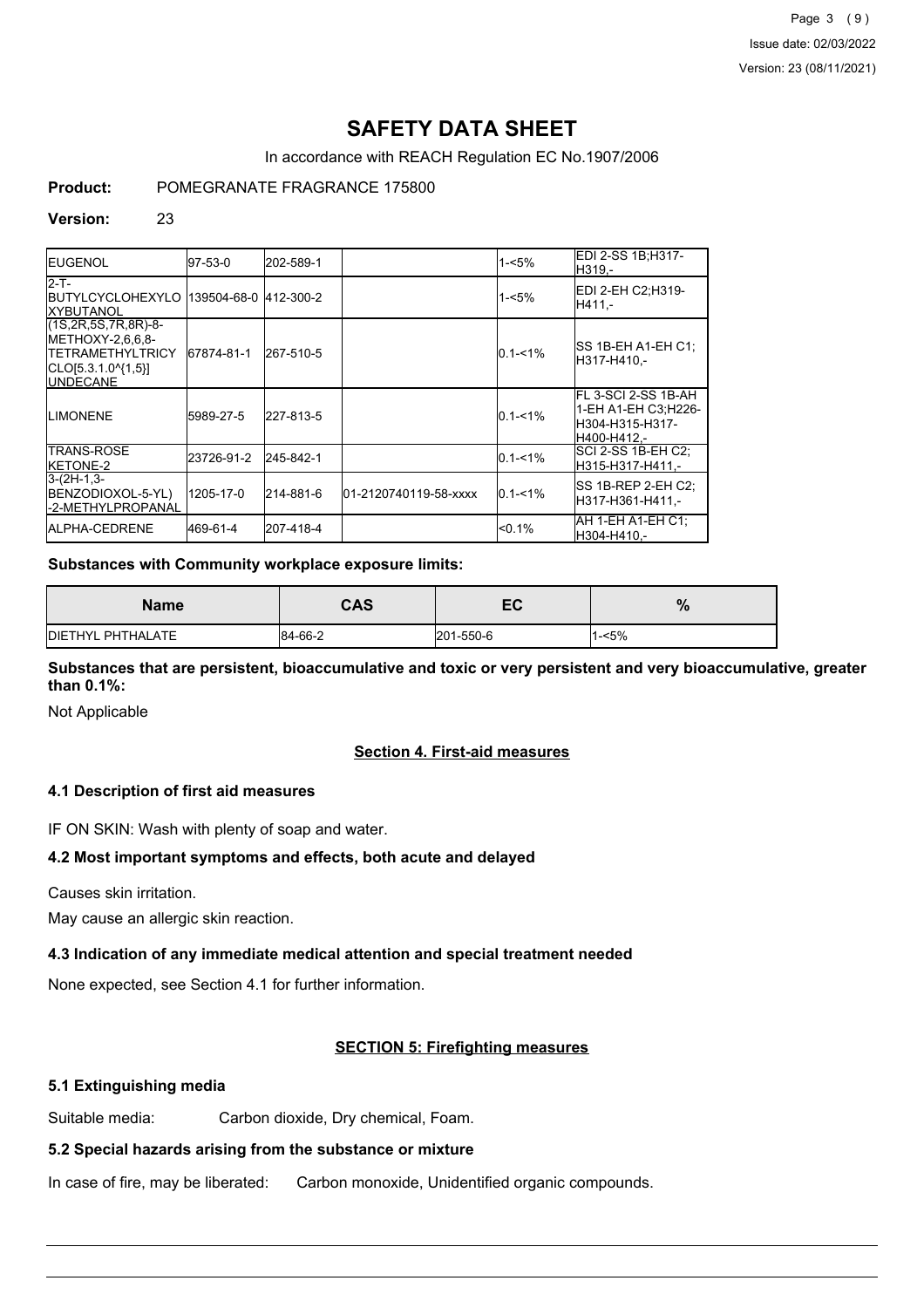Page 4 (9) Issue date: 02/03/2022 Version: 23 (08/11/2021)

# **SAFETY DATA SHEET**

In accordance with REACH Regulation EC No.1907/2006

**Product:** POMEGRANATE FRAGRANCE 175800

**Version:** 23

### **5.3 Advice for fire fighters:**

In case of insufficient ventilation, wear suitable respiratory equipment.

#### **Section 6. Accidental release measures**

#### **6.1 Personal precautions, protective equipment and emergency procedures:**

Avoid inhalation. Avoid contact with skin and eyes. See protective measures under Section 7 and 8.

#### **6.2 Environmental precautions:**

Keep away from drains, surface and ground water, and soil.

#### **6.3 Methods and material for containment and cleaning up:**

Remove ignition sources. Provide adequate ventilation. Avoid excessive inhalation of vapours. Contain spillage immediately by use of sand or inert powder. Dispose of according to local regulations.

#### **6.4 Reference to other sections:**

Also refer to sections 8 and 13.

#### **Section 7. Handling and storage**

#### **7.1 Precautions for safe handling:**

Keep away from heat, sparks, open flames and hot surfaces. - No smoking. Use personal protective equipment as required. Use in accordance with good manufacturing and industrial hygiene practices. Use in areas with adequate ventilation Do not eat, drink or smoke when using this product.

#### **7.2 Conditions for safe storage, including any incompatibilities:**

Store in a well-ventilated place. Keep container tightly closed. Keep cool. Ground/bond container and receiving equipment. Use explosion-proof electrical, ventilating and lighting equipment. Use only non-sparking tools. Take precautionary measures against static discharge.

#### **7.3 Specific end use(s):**

Fragrances: Use in accordance with good manufacturing and industrial hygiene practices.

## **Section 8. Exposure controls/personal protection**

## **8.1 Control parameters**

Workplace exposure limits: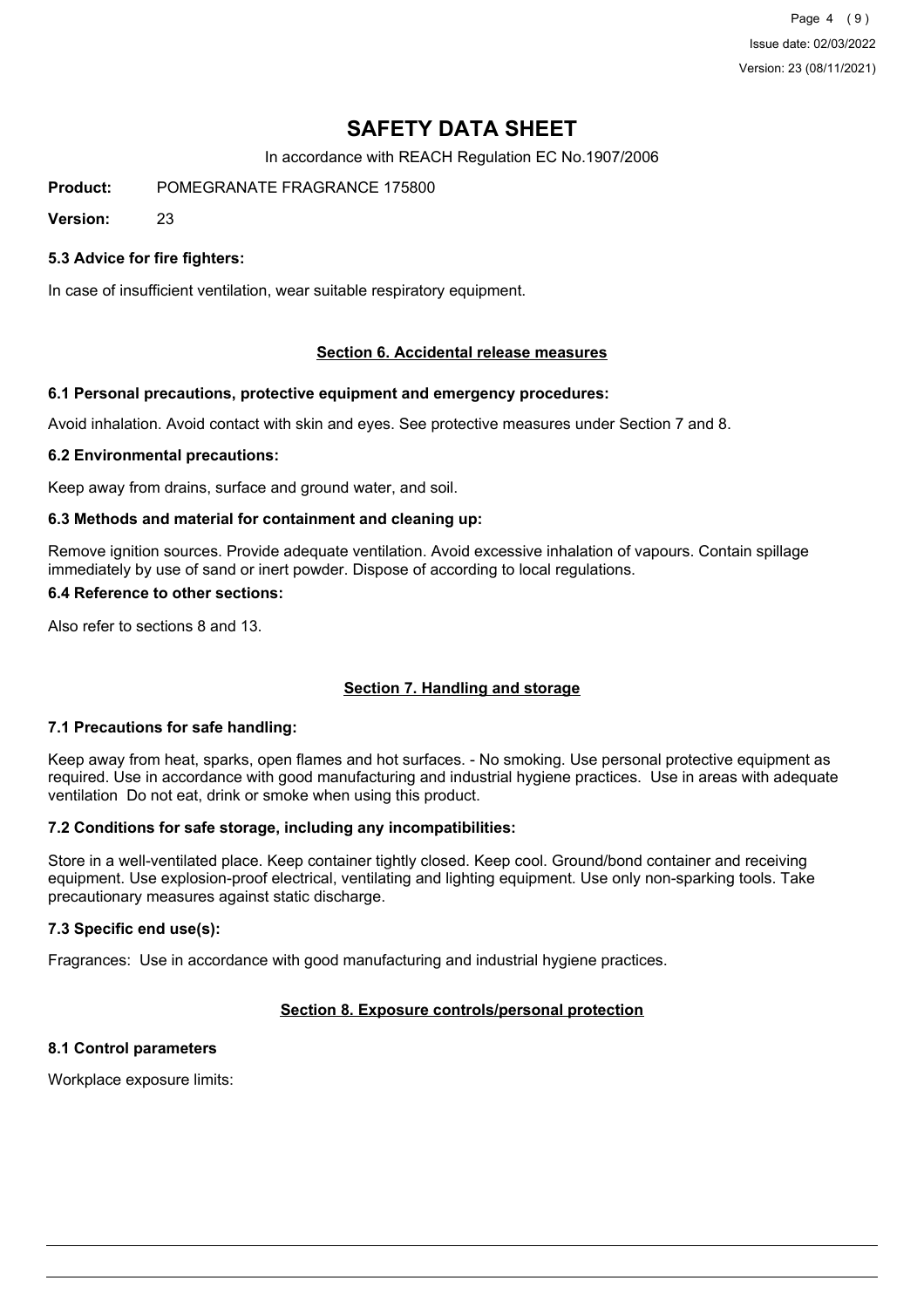# **SAFETY DATA SHEET**

In accordance with REACH Regulation EC No.1907/2006

**Product:** POMEGRANATE FRAGRANCE 175800

#### **Version:** 23

| Ingredient                | <b>CAS</b>  | ЕC        | <b>Description</b>                                   | <b>Value</b> |
|---------------------------|-------------|-----------|------------------------------------------------------|--------------|
| <b>IDIETHYL PHTHALATE</b> | $ 84-66-2 $ | 201-550-6 | Long-term exposure limit (8-hour<br> TWA  (mg/m3)    | 15           |
|                           |             |           | Short-term exposure limit (15-<br>$ minute)$ (mg/m3) | 10           |

### **8.2 Exposure Controls**

## **Eye / Skin Protection**

Wear protective gloves/eye protection/face protection

### **Respiratory Protection**

Ensure adequate and ongoing ventilation is maintained in order to prevent build up of excessive vapour and to ensure occupational exposure limits are adhered to. If appropriate, and depending on your patterns and volumes of use, the following engineering controls may be required as additional protective measures: a) Isolate mixing rooms and other areas where this material is used or openly handled. Maintain these areas under negative air pressure relative to the rest of the plant. b) Employ the use of Personal protective equipment - an approved, properly fitted respirator with organic vapour cartridges or canisters and particulate filters. c) Use local exhaust ventilation around open tanks and other open sources of potential exposures in order to avoid excessive inhalation, including places where this material is openly weighed or measured. In addition, use general dilution ventilation of the work area to eliminate or reduce possible worker exposures. d) Use closed systems for transferring and processing this material.

Also refer to Sections 2 and 7.

#### **Section 9. Physical and chemical properties**

#### **9.1 Information on basic physical and chemical properties**

| Appearance:                                   | Clear colourless to pale yellow liquid       |
|-----------------------------------------------|----------------------------------------------|
| Odour:                                        | Not determined                               |
| <b>Odour threshold:</b>                       | Not determined                               |
| pH:                                           | Not determined                               |
| Melting point / freezing point:               | Not determined                               |
| Initial boiling point / range:                | Not determined                               |
| Flash point:                                  | $>$ 100 °C                                   |
| <b>Evaporation rate:</b>                      | Not determined                               |
| Flammability (solid, gas):                    | Not determined                               |
| Upper/lower flammability or explosive limits: | Product does not present an explosion hazard |
| Vapour pressure:                              | 0.00666661 mmHg                              |
| Vapour density:                               | Not determined                               |
| <b>Relative density:</b>                      | 1.0780                                       |
| Solubility(ies):                              | Not determined                               |
| Partition coefficient: n-octanol/water:       | Not determined                               |
| Auto-ignition temperature:                    | Not determined                               |
| <b>Decomposition temperature:</b>             | Not determined                               |
|                                               |                                              |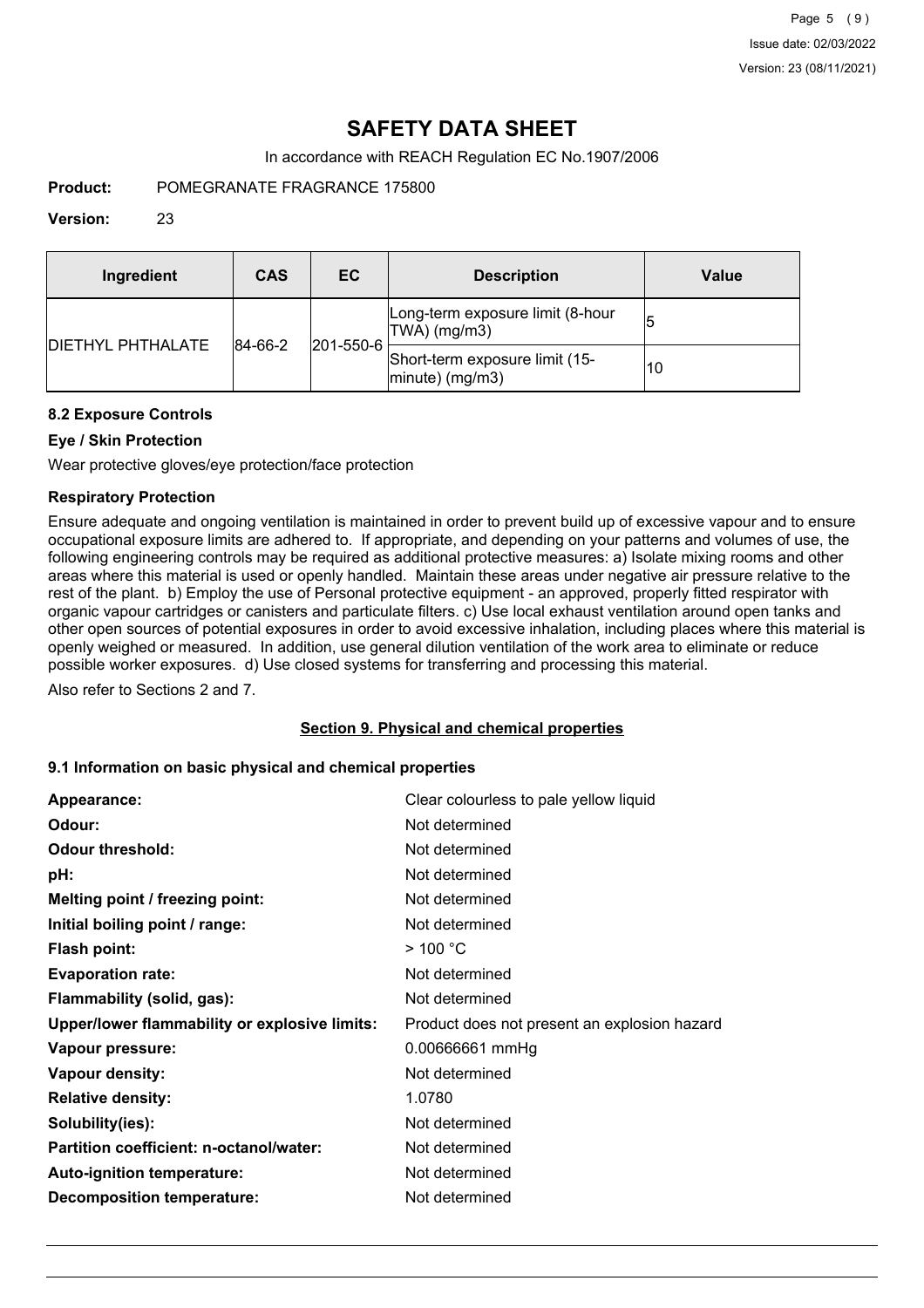Page 6 (9) Issue date: 02/03/2022 Version: 23 (08/11/2021)

# **SAFETY DATA SHEET**

In accordance with REACH Regulation EC No.1907/2006

| <b>Product:</b>              | POMEGRANATE FRAGRANCE 175800 |                |  |  |
|------------------------------|------------------------------|----------------|--|--|
| <b>Version:</b><br>23        |                              |                |  |  |
| Viscosity:                   |                              | Not determined |  |  |
| <b>Explosive properties:</b> |                              | Not expected   |  |  |
| <b>Oxidising properties:</b> |                              | Not expected   |  |  |

**9.2 Other information:** None available

#### **Section 10. Stability and reactivity**

#### **10.1 Reactivity:**

Presents no significant reactivity hazard, by itself or in contact with water.

### **10.2 Chemical stability:**

Good stability under normal storage conditions.

## **10.3 Possibility of hazardous reactions:**

Not expected under normal conditions of use.

#### **10.4 Conditions to avoid:**

Avoid extreme heat.

#### **10.5 Incompatible materials:**

Avoid contact with strong acids, alkalis or oxidising agents.

#### **10.6 Hazardous decomposition products:**

Not expected.

### **Section 11. Toxicological information**

#### **11.1 Information on toxicological effects**

This mixture has not been tested as a whole for health effects. The health effects have been calculated using the methods outlined in Regulation (EC) No 1272/2008 (CLP).

| <b>Acute Toxicity:</b>                    | Based on available data the classification criteria are not met. |
|-------------------------------------------|------------------------------------------------------------------|
| <b>Acute Toxicity Oral</b>                | 2110                                                             |
| <b>Acute Toxicity Dermal</b>              | >5000                                                            |
| <b>Acute Toxicity Inhalation</b>          | Not Available                                                    |
| <b>Skin corrosion/irritation:</b>         | Skin Corrosion / Irritation Category 2                           |
| Serious eye damage/irritation:            | Based on available data the classification criteria are not met. |
| <b>Respiratory or skin sensitisation:</b> | Sensitization - Skin Category 1                                  |
| Germ cell mutagenicity:                   | Based on available data the classification criteria are not met. |
| <b>Carcinogenicity:</b>                   | Based on available data the classification criteria are not met. |
| <b>Reproductive toxicity:</b>             | Based on available data the classification criteria are not met. |
| <b>STOT-single exposure:</b>              | Based on available data the classification criteria are not met. |
| <b>STOT-repeated exposure:</b>            | Based on available data the classification criteria are not met. |
| <b>Aspiration hazard:</b>                 | Based on available data the classification criteria are not met. |

**Information about hazardous ingredients in the mixture**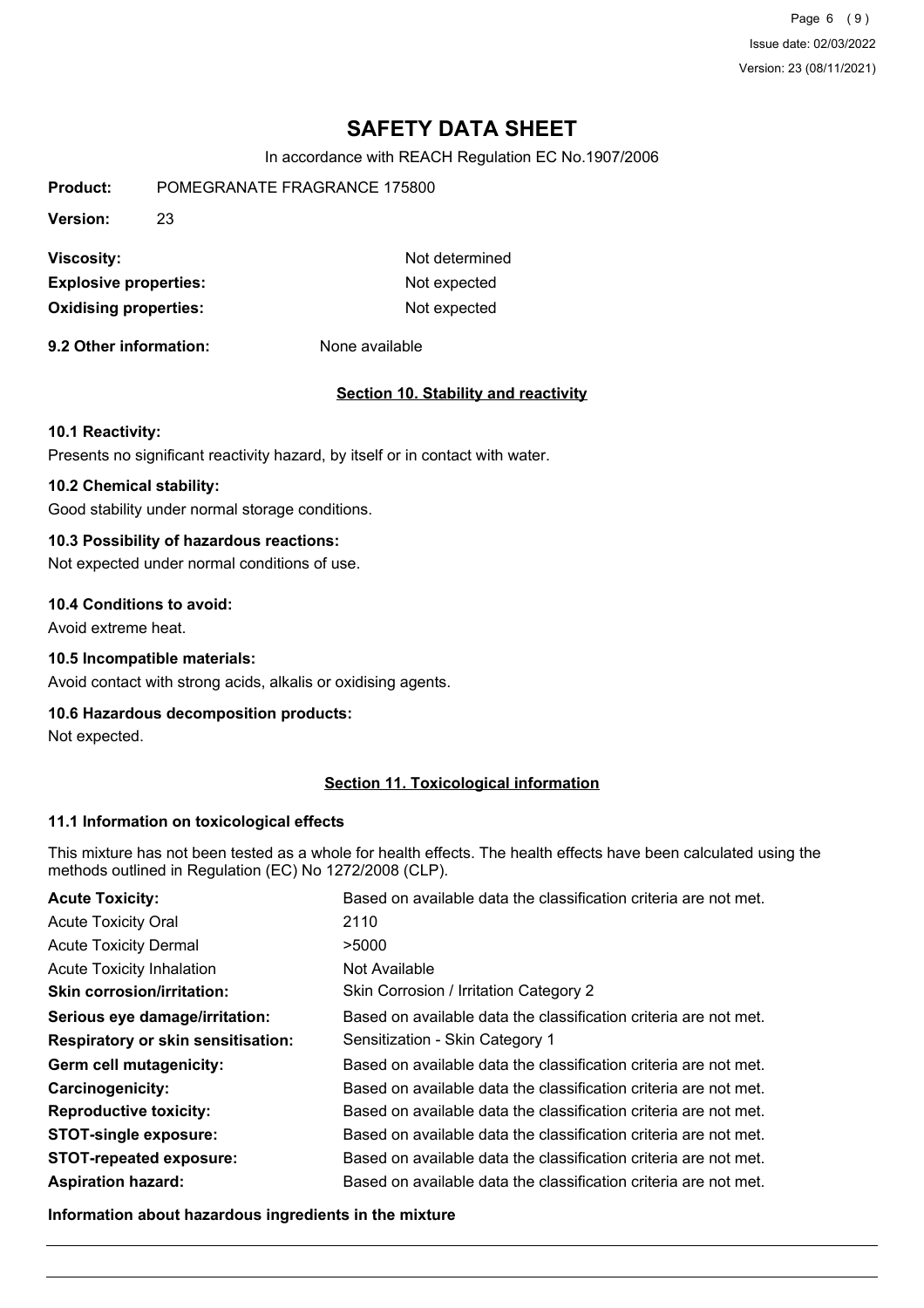Page 7 (9) Issue date: 02/03/2022 Version: 23 (08/11/2021)

## **SAFETY DATA SHEET**

In accordance with REACH Regulation EC No.1907/2006

**Product:** POMEGRANATE FRAGRANCE 175800

#### **Version:** 23

| Ingredient             | <b>CAS</b> | EC                | LD50/ATE Oral | LD50/ATE<br>Dermal | LC50/ATE<br><b>Inhalation</b> | <b>LC50</b><br>Route     |
|------------------------|------------|-------------------|---------------|--------------------|-------------------------------|--------------------------|
| <b>BENZYL BENZOATE</b> | 120-51-4   | $ 204 - 402 - 9 $ | 1500          | 4000               | Not available                 | <b>Not</b><br>lavailable |

Refer to Sections 2 and 3 for additional information.

### **Section 12. Ecological information**

### **12.1 Toxicity:**

Very toxic to aquatic life.

Toxic to aquatic life with long lasting effects.

**12.2 Persistence and degradability:** Not available **12.3 Bioaccumulative potential:** Not available

**12.4 Mobility in soil:** Not available

**12.5 Results of PBT and vPvB assessment:**

This substance does not meet the PBT/vPvB criteria of REACH, annex XIII.

**12.6 Other adverse effects:** Not available

## **Section 13. Disposal considerations**

#### **13.1 Waste treatment methods:**

Dispose of in accordance with local regulations. Avoid disposing into drainage systems and into the environment. Empty containers should be taken to an approved waste handling site for recycling or disposal.

#### **Section 14. Transport information**

| 14.1 UN number:                    | UN3082                                                                                                               |
|------------------------------------|----------------------------------------------------------------------------------------------------------------------|
| 14.2 UN Proper Shipping Name:      | ENVIRONMENTALLY HAZARDOUS SUBSTANCE, LIQUID, N.O.S.<br>(TETRAMETHYL ACETYLOCTAHYDRONAPHTHALENES, BENZYL<br>BENZOATE) |
| 14.3 Transport hazard class(es):   | 9                                                                                                                    |
| <b>Sub Risk:</b>                   |                                                                                                                      |
| 14.4. Packing Group:               | Ш                                                                                                                    |
| <b>14.5 Environmental hazards:</b> | This is an environmentally hazardous substance.                                                                      |
| 14.6 Special precautions for user: | None additional                                                                                                      |
|                                    | 14.7 Transport in bulk according to Annex II of MARPOL73/78 and the IBC Code:                                        |

Not applicable

## **Section 15. Regulatory information**

### **15.1 Safety, health and environmental regulations/legislation specific for the substance or mixture** None additional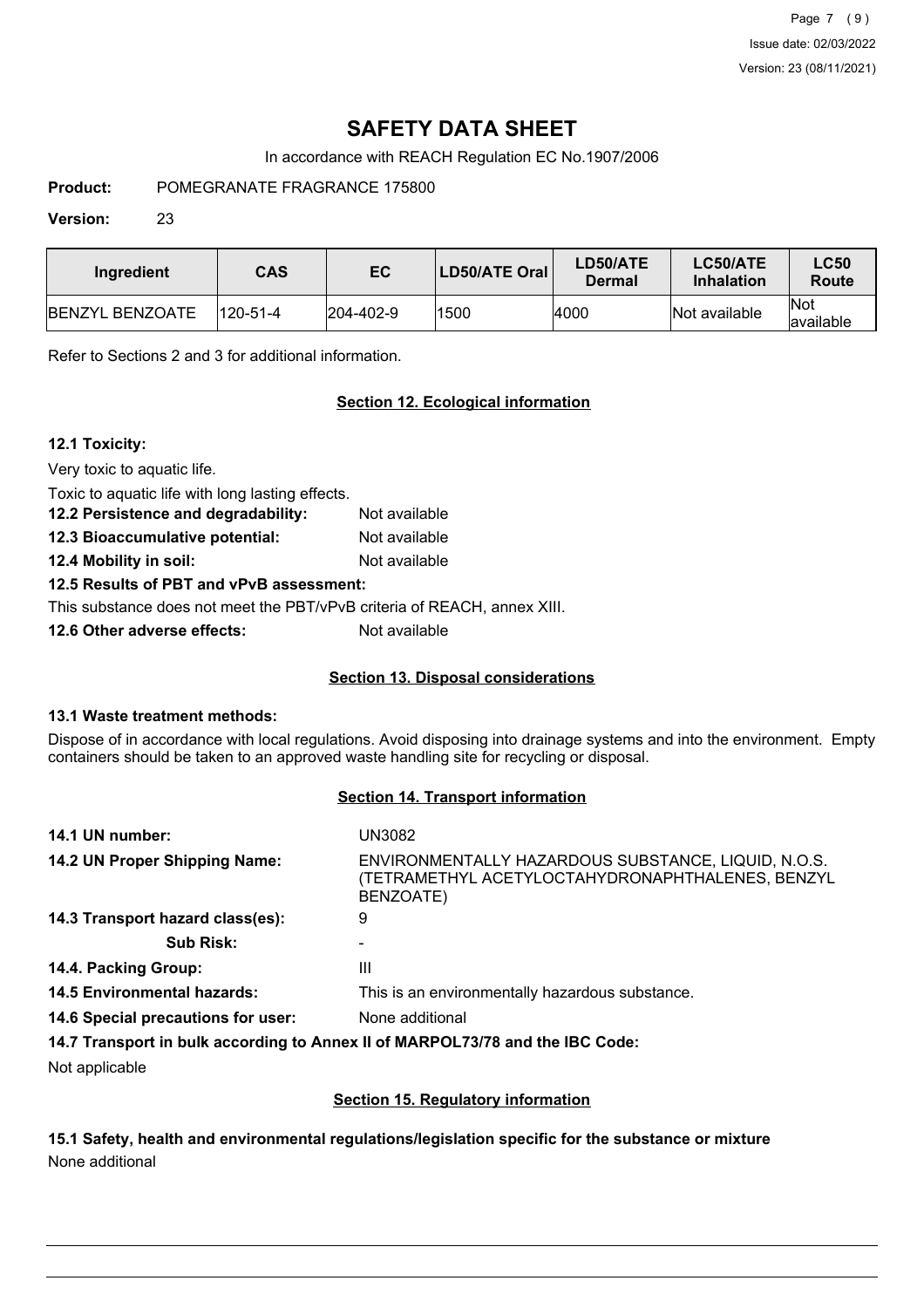Page 8 (9) Issue date: 02/03/2022 Version: 23 (08/11/2021)

## **SAFETY DATA SHEET**

In accordance with REACH Regulation EC No.1907/2006

**Product:** POMEGRANATE FRAGRANCE 175800

**Version:** 23

### **15.2 Chemical Safety Assessment**

A Chemical Safety Assessment has not been carried out for this product.

#### **Section 16. Other information**

| <b>Concentration % Limits:</b>  | EH A1=34.01% EH C2=9.75% EH C3=0.97522964% EH C4=27.43% SCI<br>2=60.24% SS 1=6.54% |
|---------------------------------|------------------------------------------------------------------------------------|
| <b>Total Fractional Values:</b> | EH A1=2.94 EH C2=10.25 EH C3=102.54 EH C4=3.65 SCI 2=1.66 SS<br>$1 = 15.30$        |
| Key to revisions:               |                                                                                    |

Concentration % Limits Information about hazardous ingredients in the mixture SECTION 3: Composition/information on ingredients Total Fractional Values Workplace exposure limits

### **Key to abbreviations:**

| Abbreviation     | <b>Meaning</b>                                                            |
|------------------|---------------------------------------------------------------------------|
| AH <sub>1</sub>  | <b>Aspiration Hazard Category 1</b>                                       |
| ATO 4            | Acute Toxicity - Oral Category 4                                          |
| EDI <sub>2</sub> | Eye Damage / Irritation Category 2                                        |
| EH A1            | Hazardous to the Aquatic Environment - Acute Hazard Category 1            |
| EH <sub>C1</sub> | Hazardous to the Aquatic Environment - Long-term Hazard Category 1        |
| EH <sub>C2</sub> | Hazardous to the Aquatic Environment - Long-term Hazard Category 2        |
| EH <sub>C3</sub> | Hazardous to the Aquatic Environment - Long-term Hazard Category 3        |
| FL <sub>3</sub>  | Flammable Liquid, Hazard Category 3                                       |
| H226             | Flammable liquid and vapour.                                              |
| H302             | Harmful if swallowed.                                                     |
| H304             | May be fatal if swallowed and enters airways.                             |
| H315             | Causes skin irritation.                                                   |
| H317             | May cause an allergic skin reaction.                                      |
| H319             | Causes serious eye irritation.                                            |
| H361             | Suspected of damaging fertility or the unborn child.                      |
| H400             | Very toxic to aquatic life.                                               |
| H410             | Very toxic to aquatic life with long lasting effects.                     |
| H411             | Toxic to aquatic life with long lasting effects.                          |
| H412             | Harmful to aquatic life with long lasting effects.                        |
| P202             | Do not handle until all safety precautions have been read and understood. |
| P210             | Keep away from heat, sparks, open flames and hot surfaces. - No smoking.  |
| P233             | Keep container tightly closed.                                            |
| P240             | Ground/bond container and receiving equipment.                            |
| P241             | Use explosion-proof electrical, ventilating and lighting equipment.       |